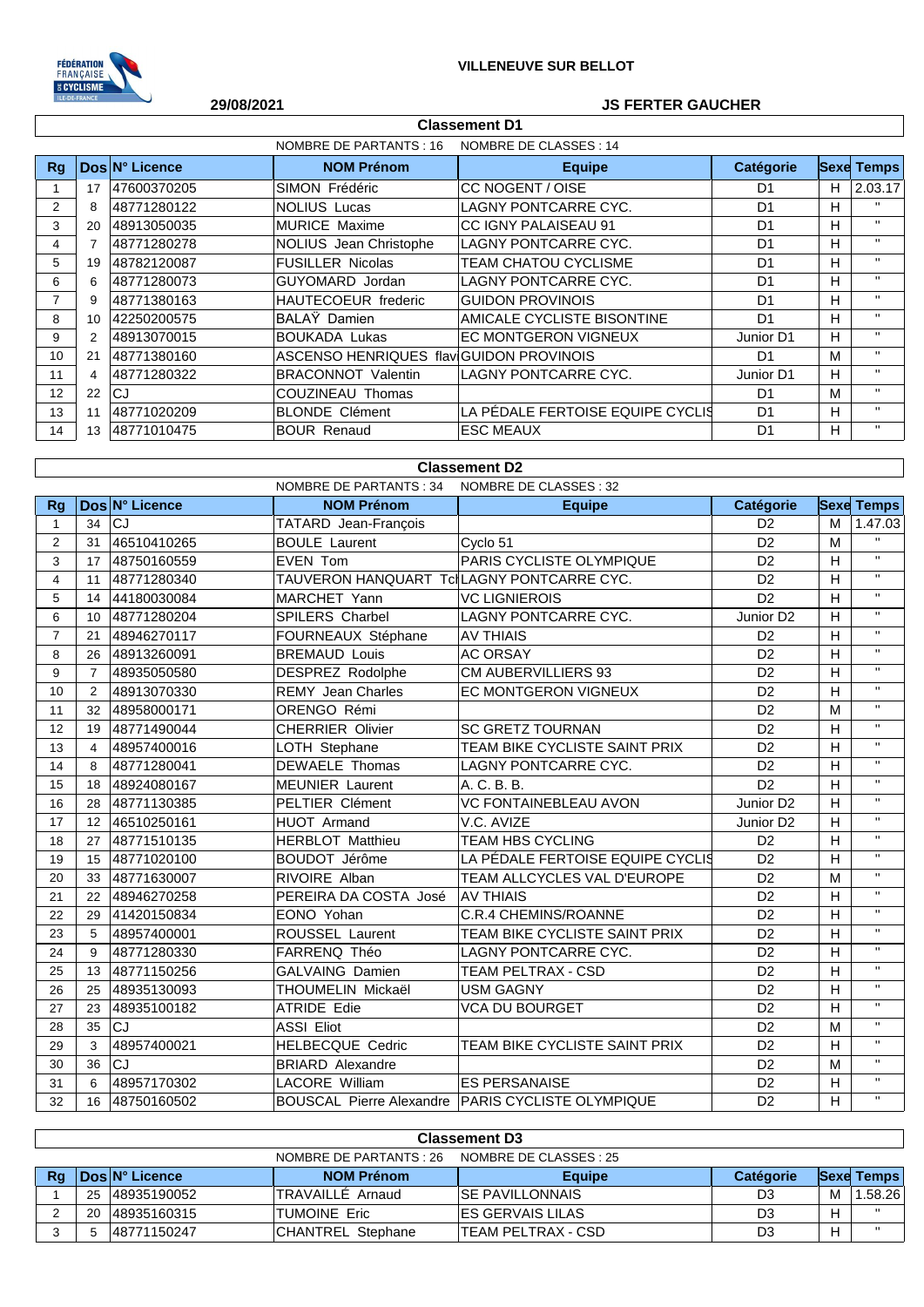| 4              | 3                    | 48771520020 | CAMBRAYE Michel            | <b>TEAM CYCLISTE BUSSY</b>  | D <sub>3</sub> | H. | $\mathbf{H}$ |
|----------------|----------------------|-------------|----------------------------|-----------------------------|----------------|----|--------------|
| 5              | 23                   | 48771630009 | CIVALLERO José             | TEAM ALLCYCLES VAL D'EUROPE | D <sub>3</sub> | M  | $\mathbf{H}$ |
| 6              | 9                    | 48771150004 | <b>GILARDINI Vincent</b>   | TEAM PELTRAX - CSD          | D <sub>3</sub> | H. | $\mathbf{H}$ |
| $\overline{7}$ | 24                   | 48958000030 | <b>VERGEREAU Bernard</b>   |                             | D <sub>3</sub> | M  | $\mathbf{H}$ |
| 8              | 19                   | 48771280230 | TAUVERON Eric              | LAGNY PONTCARRE CYC.        | D <sub>3</sub> | H. | $\mathbf{H}$ |
| 9              | 11                   | 48771280270 | <b>KURNIKOWSKI Sylvain</b> | <b>LAGNY PONTCARRE CYC.</b> | D <sub>3</sub> | H  | $\mathbf{H}$ |
| 10             | 14                   | 48771140048 | MAGE Frédéric              | <b>JS FERTE GAUCHER</b>     | D <sub>3</sub> | H. | $\mathbf{H}$ |
| 11             | 12                   | 48957290047 | LE FOLL Didier             | EC OSNY PONTOISE            | D <sub>3</sub> | H. | $\mathbf{H}$ |
| 12             | 22                   | 47020970444 | VIGNAUD Stéphane           | EC CHATEAU THIERRY          | D <sub>4</sub> | H  | $\mathbf{H}$ |
| 13             | 8                    | 48771150094 | FONTAINE Yannick           | TEAM PELTRAX - CSD          | D <sub>3</sub> | H. | $\mathbf{H}$ |
| 14             | 29                   | 48771280336 | DEWAELE Nicolas            | LAGNY PONTCARRE CYC.        | D <sub>3</sub> | м  | $\mathbf{H}$ |
| 15             | 28                   | 48782100392 | PORLIER Roxanne            | <b>RO CONFLANS</b>          | junior         | D. | $\mathbf{H}$ |
| 16             | 21                   | 48935190034 | VAZQUEZ Angel              | <b>SE PAVILLONNAIS</b>      | D <sub>3</sub> | H. | $\mathbf{H}$ |
| 17             | $\mathbf{2}^{\circ}$ | 48946270283 | CAHAGNIET Sébastien        | <b>AV THIAIS</b>            | D <sub>3</sub> | H. | $\mathbf{H}$ |
| 18             | $\overline{4}$       | 48935100206 | <b>CHANTEUR José</b>       | <b>VCA DU BOURGET</b>       | D <sub>3</sub> | H  | $\mathbf{H}$ |
| 19             | 27                   | CJ          | <b>BRACONOT Christophe</b> |                             | D <sub>3</sub> | H. | $\mathbf{H}$ |
| 20             | 18                   | 48771140313 | <b>SCHAAF Christian</b>    | <b>JS FERTE GAUCHER</b>     | D <sub>3</sub> | H. | $\mathbf{H}$ |
| 21             | 17                   | 48750240225 | <b>RENAIS Rodolphe</b>     | US METRO TRANSPORTS         | D <sub>3</sub> | H. | $\mathbf{H}$ |
| 22             | $\overline{7}$       | 48957170031 | FLAHAUT Lionel             | <b>ES PERSANAISE</b>        | D <sub>3</sub> | H. | $\mathbf{H}$ |
| 23             | 6                    | 48935040095 | <b>DESESQUELLE William</b> | <b>EC NEUILLY PLAISANCE</b> | D <sub>3</sub> | H. | $\mathbf{H}$ |
| 24             | 26                   | 46100080440 | <b>BUVAT Manon</b>         | <b>UVCA TROYES</b>          | junior         | D  | $\mathbf{H}$ |
| 25             | 16                   | 48935050708 | <b>REMOND Lenka</b>        | <b>CM AUBERVILLIERS 93</b>  | D <sub>3</sub> | D. | $\mathbf{H}$ |

#### NOMBRE DE PARTANTS : 23 NOMBRE DE CLASSES : 22 **Rg Dos N° Licence NOM Prénom Equipe Catégorie Sexe Temps** 1 | 1 47020690094 BELLOUIN Jean michel | EC VALLEE DE L`AISNE | D4 | H | 1.36.12 2 21 48935190047 VAN VETTEREN Thierry SE PAVILLONNAIS National State of the Magnus of the Magnus Separation of the Magnus Separation of the Magnus Separation of the Magnus Separation of the Magnus Separation of the Magnus 3 4 48771320030 DUBOIS Didier UNION SPORTIVE TRILPORT GERMIGN D4 H | " 4 3 48771280158 CHARAGEAT Jean Pierre LAGNY PONTCARRE CYC. D4 H <sup>"</sup> 5 24 48771630019 PHILIPPE Thierry TEAM ALLCYCLES VAL D'EUROPE D4 M '' 6 23 48913480014 VERRIER Gilles CC SAINT PIERRE DU PERRAY D4 H '' 7 10 48913020409 GUILLOT Ludovic AS CORBEIL ESSONNES D4 H '' 8 2 48771280134 BOUYER Jacques LAGNY PONTCARRE CYC. D4 H '' 9 17 48771280310 LOPEZ Alan LAGNY PONTCARRE CYC. D4 H '' 10 9 48957400014 GRZEGORZEK Henri TEAM BIKE CYCLISTE SAINT PRIX D4 H '' 11 18 48771020258 LUTON Amaury LA PÉDALE FERTOISE EQUIPE CYCLIS D3 D " 12 6 48935040059 FORRAT Guy EC NEUILLY PLAISANCE D4 H " 13 | 15 |48935140054 | LAYEN Pascal | ACCTB SEVRAN | D4 | H | " 14 22 48935140060 VELLA Thierry ACCTB SEVRAN D4 H '' 15 16 47020970046 LETE Frédéric EC CHATEAU THIERRY D4 H '' 16 12 48771320010 HATON Christian UNION SPORTIVE TRILPORT GERMIGN D4 H "<br>17 19 48771190153 MENNESSON Michol CC COLU OMNIERS 17 | 19 | 48771190153 MENNESSON Michel CC COULOMMIERS | D4 H 18 20 48913070331 REMY Sandra EC MONTGERON VIGNEUX D1 D "<br>19 14 48771280138 LALIGUE Philippe LAGNY PONTCARRE CYC D4 H " 19 | 14 | 48771280138 | LALIGUE Philippe | LAGNY PONTCARRE CYC. | D4 | H 20 8 48935050125 GIROUX ANDRE CM AUBERVILLIERS 93 D4 H '' 21 | 5 |48935040058 | ELICE Vincent | EC NEUILLY PLAISANCE | D4 | H | " 22 11 48913260002 GUILLOUX Daniel AC ORSAY D4 H " **Classement D4**